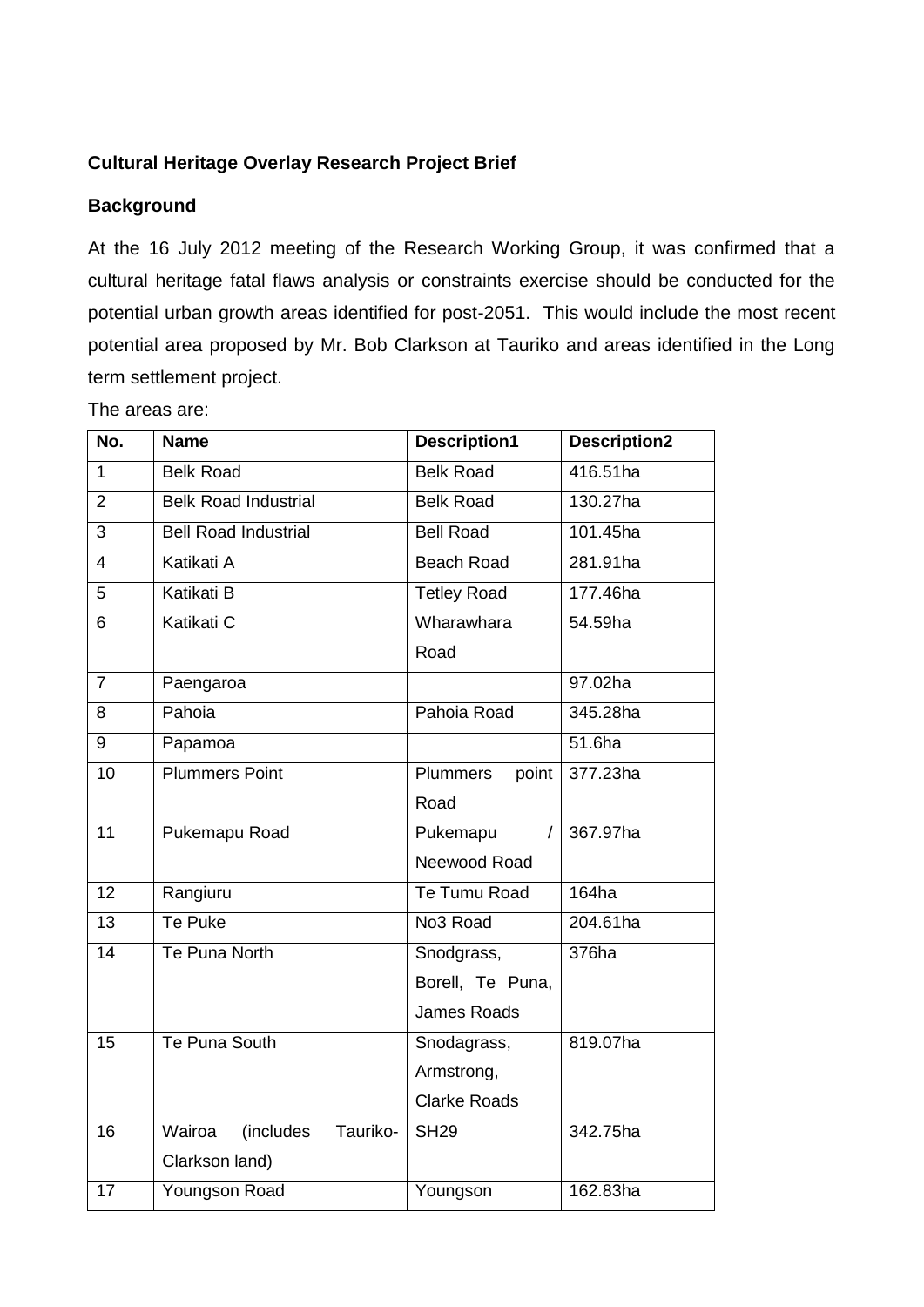|  | Road/Old |  |
|--|----------|--|
|  | Highway  |  |

#### *Work done to date*

| #              | Title / project name                                    | <b>Date</b>      |
|----------------|---------------------------------------------------------|------------------|
| $\mathbf 1$    | Nga Taonga Tuku Iho o nga Tipuna mai nga Kuriawharei ki | August 2003      |
|                | Otamarakau Maori (Cultural Heritage Report)             |                  |
| $\overline{2}$ | Tangata Whenua Literature Review                        | January 2003     |
| $\mathbf{3}$   | <b>Marae Sightlines</b>                                 | December 2003    |
| $\overline{4}$ | Cultural Heritage Strategy for Western Bay of Plenty    | <b>June 2009</b> |
|                |                                                         |                  |
| $5\phantom{1}$ | Sites of Significance Inventories - Ngati Pukenga,      | 2010-2011        |
|                | Ngaiterangi, Nga Hapu o Ngati Ranginui                  |                  |
| 6              | Review of Tauranga City Plan - heritage schedules       | 2010-2012        |
| 7              | Review of WBOPDC District Plan - heritage schedules     | 2011             |

### **Project goal**

Conduct a high level cultural heritage constraints and opportunities exercise for the seventeen (17) long-term settlement areas.

### **Project Manager**

Antoine Coffin, Tu Pakari Advisor

## **Project Scope**

This project relates to conducting a cultural heritage constraints and opportunities exercise

for seventeen (17) potential future urban growth areas in the western Bay of Plenty.

It is expected that the following types of heritage will be identified.

| <b>Type of Cultural heritage</b>                            | <b>Source</b>                              |  |
|-------------------------------------------------------------|--------------------------------------------|--|
| Nga wahi tuturu whanaui mo tangata whenua                   | Nga wahi tuturu whanaui mo tangata whenua. |  |
|                                                             | 2003                                       |  |
| Recorded archaeological sites                               | NZAA Site recordings scheme                |  |
| Registered historic places, area, wahi tapu and             | NZHPT register                             |  |
| wahi tapu areas                                             |                                            |  |
| Sites of significance to Maori / Significant                | Schedules of the WBOPDC District Plan      |  |
| Maori Areas                                                 |                                            |  |
| Mountains, waterways and significant natural                | Tauranga Moana Iwi Management Plan         |  |
| features                                                    | Ngaiterangi Iwi Management Plan            |  |
|                                                             | Other planning documents                   |  |
| <b>Built</b><br>historic<br>including<br>heritage<br>marae, | Schedules of the WBOPDC District Plan      |  |
| buildings and structures and monuments                      | NZHPT register                             |  |
|                                                             | Council records                            |  |